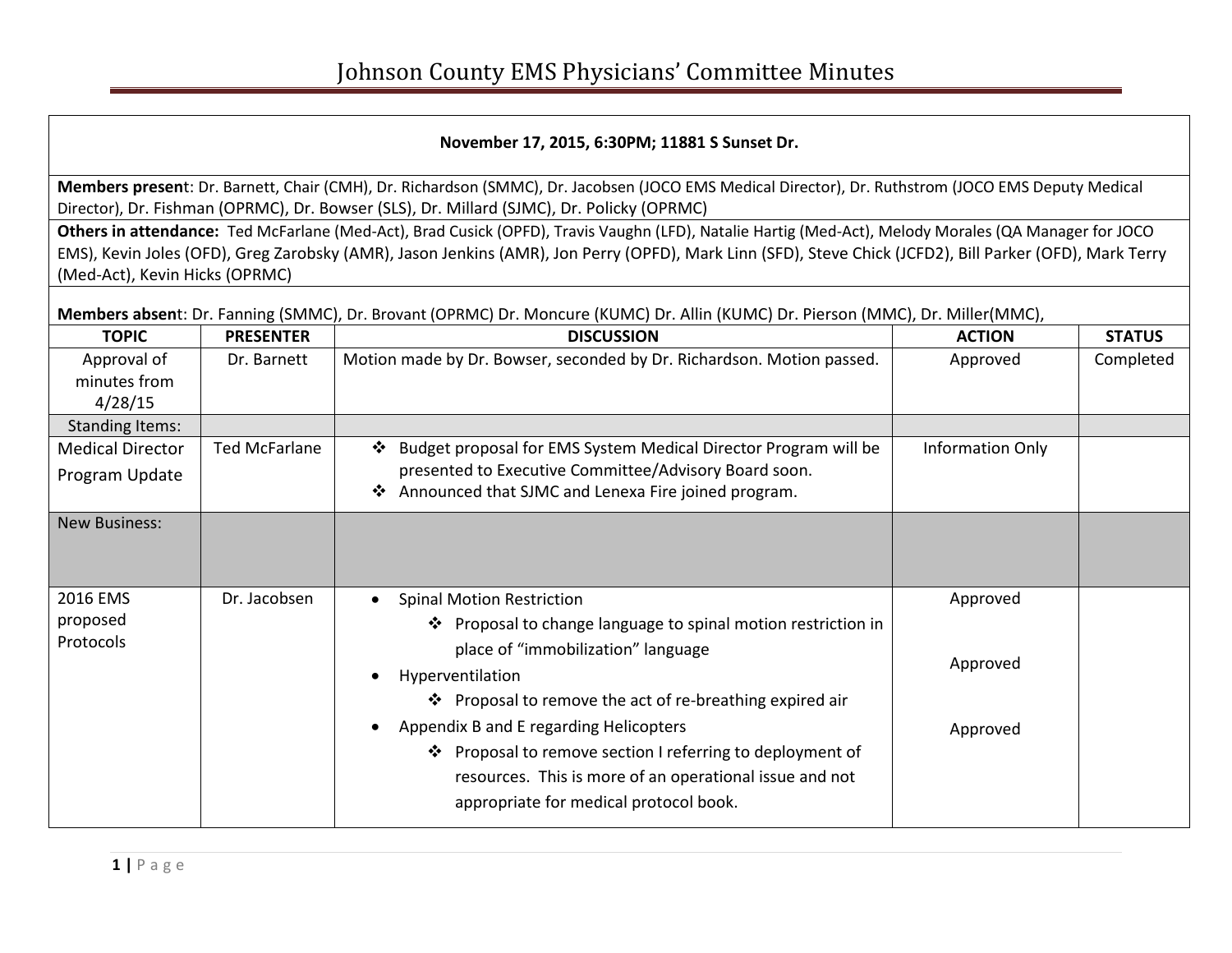|           | Proposal to delete landing zone requirements section in<br>❖<br>Appendix E. This is an operational issue and not<br>appropriate for the medical protocol book.                                                                                                                                                                                                                                                                                                                                                                                                                                                                                                                                                                                |          |
|-----------|-----------------------------------------------------------------------------------------------------------------------------------------------------------------------------------------------------------------------------------------------------------------------------------------------------------------------------------------------------------------------------------------------------------------------------------------------------------------------------------------------------------------------------------------------------------------------------------------------------------------------------------------------------------------------------------------------------------------------------------------------|----------|
| $\bullet$ | Anaphylaxis/Albuterol/Epinephrine in protocol/formulary<br>❖ Proposal to add "administer" instead of "assist" with<br>albuterol administration for BLS providers, change<br>wording to "auto-injector" in place of using Trademarked<br>"Epi-pen", added that auto-injector may be repeated<br>every 5 minutes if available.<br>Discussion around removing all brand names of<br>meds/supplies throughout the protocol book.<br><b>Online Medical Direction</b><br>❖ Proposal to add the Medical Director and Deputy Medical<br>Director as options for online medical control.<br>Dr. Barnett requested wording be changed to reflect a<br>❖<br>Medical Director designee if Medical Director and Deputy<br>Medical Director are unavailable | Approved |
|           | <b>Cyanide Poisoning</b><br>❖ Proposal to add cyanide poisoning to the H's & T's section<br>of the Adult and Pediatric Cardiac Arrest Checklist.                                                                                                                                                                                                                                                                                                                                                                                                                                                                                                                                                                                              | Approved |
|           | <b>Pregnant Cardiac Arrests</b><br>Added indication to continue resuscitation and rapid<br>transport for OB patients in cardiac arrest.                                                                                                                                                                                                                                                                                                                                                                                                                                                                                                                                                                                                       | Approved |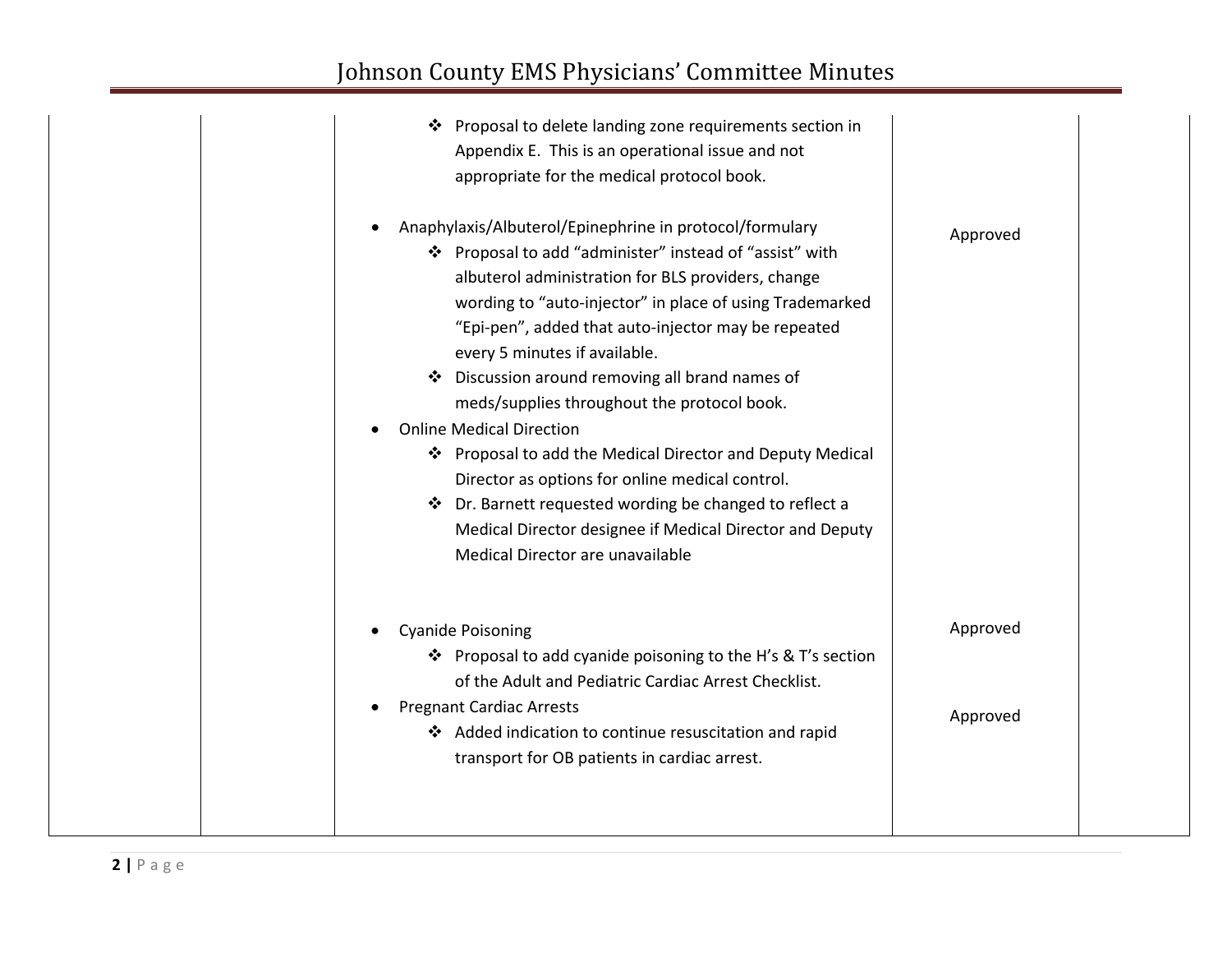| Zofran Dosing/Nausea/Vomiting                                                                                 | Approved |
|---------------------------------------------------------------------------------------------------------------|----------|
| ❖ Proposal to add a Nausea and Vomiting protocol. Changed                                                     |          |
| wording of dosage to be clearer.                                                                              |          |
| Dr. Barnett requested to remove brand name from<br>❖                                                          |          |
| protocol book.                                                                                                |          |
| <b>Dystonic Reaction/Epistaxis Protocol</b><br>$\bullet$                                                      | Approved |
| ❖ Proposal to add a Dystonia and Epistaxis protocol.                                                          |          |
| IO Analgesia in Conscious patient<br>$\bullet$                                                                | Approved |
| ❖ Proposal to change the process for administering lidocaine                                                  |          |
| for IO insertion in the conscious pt.                                                                         |          |
|                                                                                                               |          |
| Motion made by Ted Barnett to pass all protocols above, Dr. Bowser                                            |          |
| seconded. All members present in agreement. Motion passed.                                                    |          |
| ACS/CVA<br>$\bullet$                                                                                          |          |
| ❖ Proposal to change wording for CVA and ACS protocol to                                                      | Approved |
| not routinely apply supplemental oxygen to pt's that are                                                      |          |
| normoxic.                                                                                                     |          |
| Temperature Management in Cardiac Arrest                                                                      | Approved |
| ❖ Proposal to remove hypothermia protocol as well as<br>checklists and other areas that mention administering |          |
| chilled saline.                                                                                               |          |
| ❖ Dr. Policky asked if other systems are doing this as well                                                   |          |
| ❖ Dr. Richardson asked if there were negative outcomes                                                        |          |
| associated with hypothermia.                                                                                  |          |
| Temperature Management in Excited Delirium                                                                    |          |
| ❖ Proposal to remove the administration of chilled saline to                                                  | Approved |
| excited delirium patients.                                                                                    |          |
|                                                                                                               |          |
|                                                                                                               |          |
|                                                                                                               |          |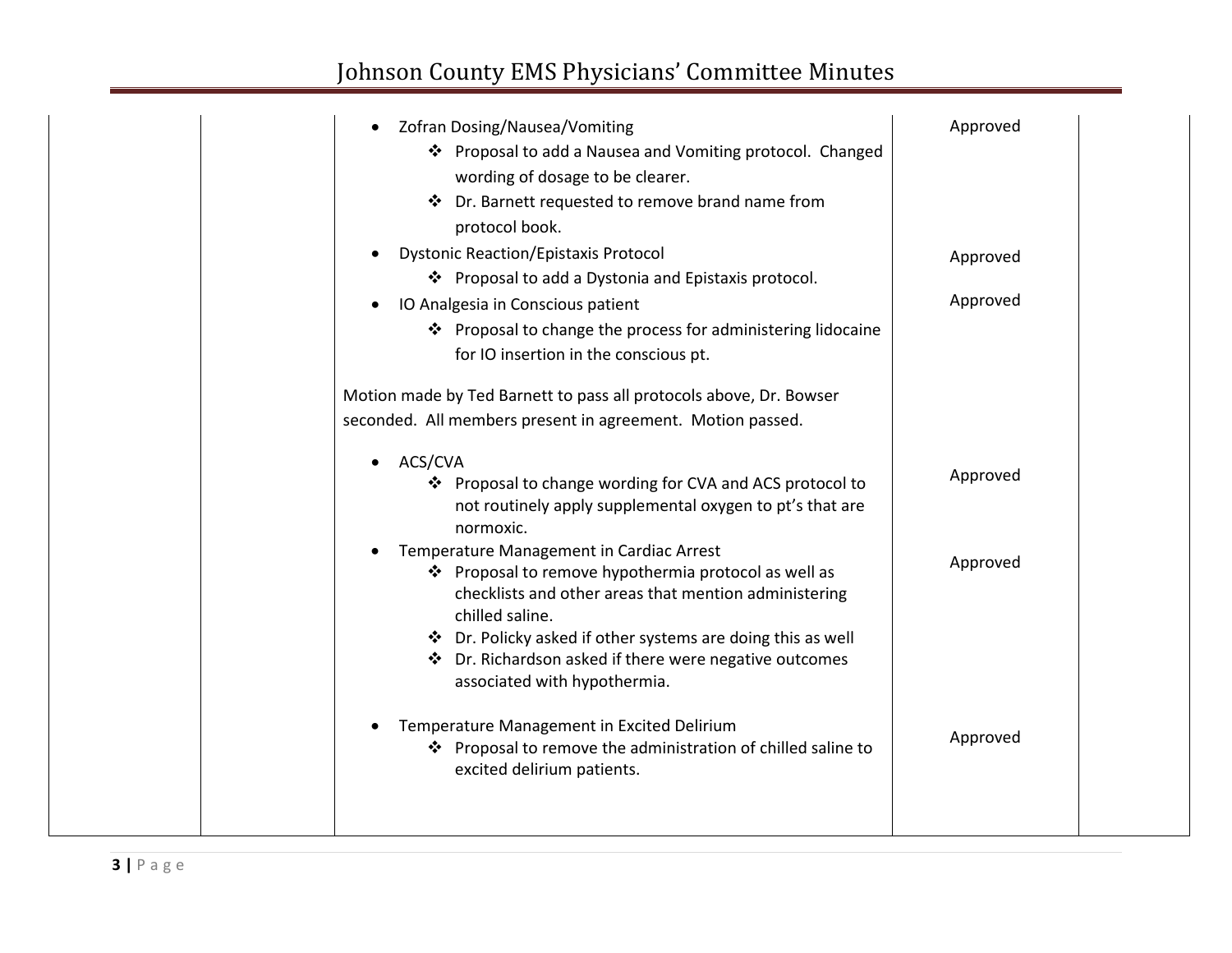| Narcan                                                                                                          | Approved |  |
|-----------------------------------------------------------------------------------------------------------------|----------|--|
| Proposal to change dosing range for Narcan to 0.5-2mg<br>❖                                                      |          |  |
| with a max total dose of 4mg for adult and pediatric                                                            |          |  |
| patients.                                                                                                       |          |  |
| * Request made to remove brand name from protocol.                                                              |          |  |
| ❖ Question asked if there was a concern with the wide dose                                                      |          |  |
| range. Dr. Jacobsen stated in order to decrease errors and                                                      |          |  |
| increase autonomy to field providers, this seems to                                                             |          |  |
| outweigh the wide dose range issue.                                                                             |          |  |
| Adrenal Insufficiency                                                                                           | Approved |  |
| ❖ Proposal to add an Adrenal Insufficiency protocol.                                                            |          |  |
| ❖ Currently premise notes are added to all patients with                                                        |          |  |
| Adrenal Insufficiency along with direction to contact                                                           |          |  |
| medical control for steroid administration if pt has on-                                                        |          |  |
| hand.                                                                                                           |          |  |
| Free Standing ED's                                                                                              | Approved |  |
| ❖ Proposal to transport only green patients to Free Standing                                                    |          |  |
| ED's.                                                                                                           |          |  |
| January to September 33% admit rate for EMS patients to                                                         |          |  |
| Shawnee FSED                                                                                                    |          |  |
| ❖ Olathe 3rd quarter data 33% admit rate for EMS patients to                                                    |          |  |
| Olathe FSED                                                                                                     |          |  |
| Discussions have taken place with management of these<br>free standing ED's and they are in agreement with this |          |  |
| proposal.                                                                                                       |          |  |
| $\cdot$<br>Dr. Fishman asked if this is a burden on Med-Act to                                                  |          |  |
| transport multiple times or what the reason was for the                                                         |          |  |
| change. Clarification made that AMR transports the                                                              |          |  |
| patients that require additional transport. Dr. Richardson                                                      |          |  |
| stated that there is a lot of variability within the free                                                       |          |  |
| standing ED physicians and who they accept. Dr. Fishman                                                         |          |  |
| stated that the throughput is a lot better at free standings                                                    |          |  |
| vs. hospital ED's. Ted McFarlane clarified that the triage                                                      |          |  |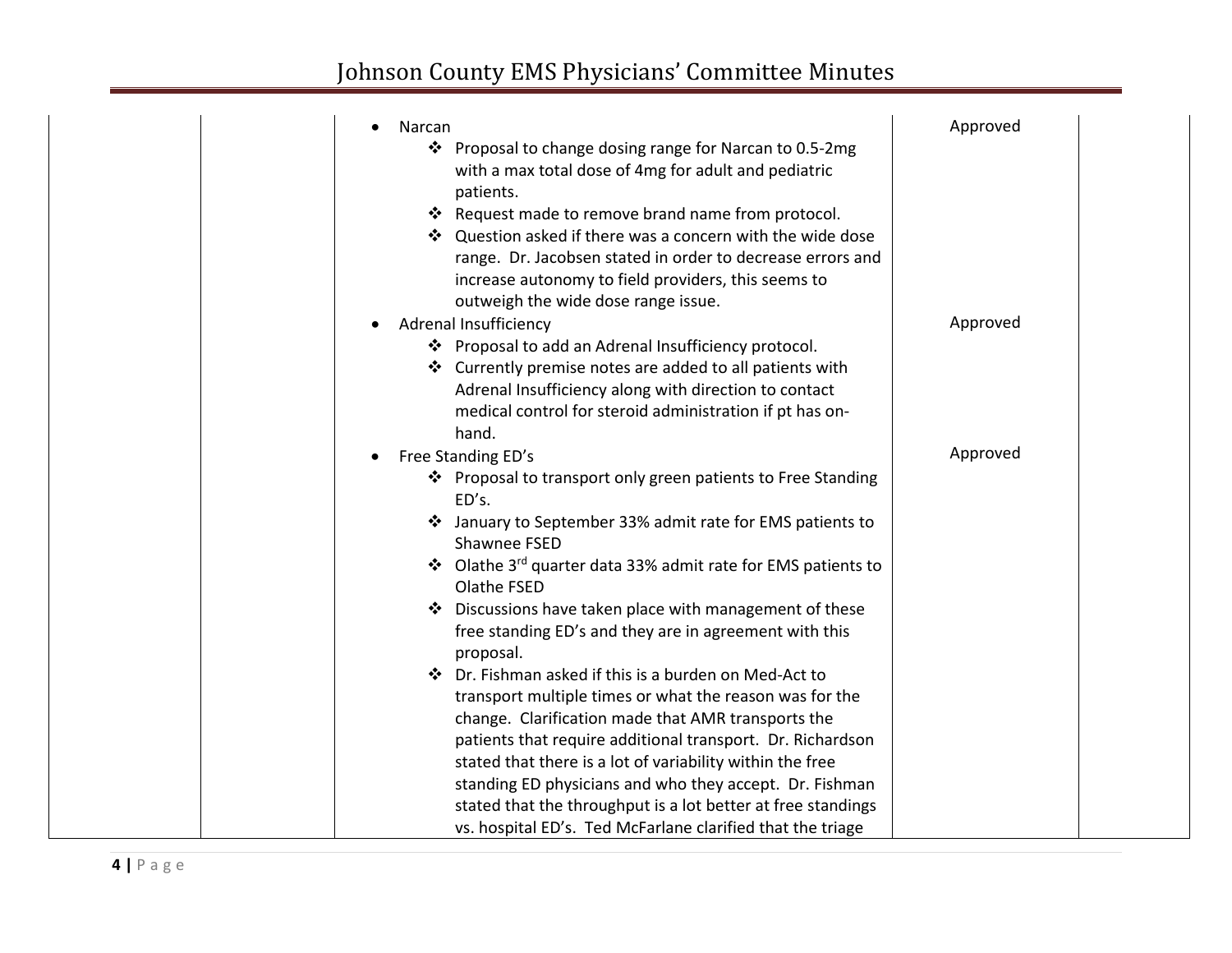| color is not accurate in determining hospital destination at<br>this time and by making this change in protocol it would<br>help decrease the number of pt's being transported to the<br>free standing ED's that needed to be transferred out to<br>the hospital.<br>Deciding hospital destination<br>❖ Proposal to remove language stating that EMS reserve the<br>right to not transport to facilities outside of the Johnson<br>County area and instead stating that every attempt should<br>be made to transport pt to destination of their choice.<br>❖ Dr. Richardson stating having an issue that the language is<br>not clear and does not show that there is any limitation to<br>transporting outside the area (for example Topeka).<br>❖ Dr. Barnett also agrees with Dr. Richardson in that the<br>proposed wording is not clear enough.<br>Dr. Jacobsen made motion to remove this proposal, Dr. Richardson<br>seconded motion. Motion passed. | Denied   |
|-------------------------------------------------------------------------------------------------------------------------------------------------------------------------------------------------------------------------------------------------------------------------------------------------------------------------------------------------------------------------------------------------------------------------------------------------------------------------------------------------------------------------------------------------------------------------------------------------------------------------------------------------------------------------------------------------------------------------------------------------------------------------------------------------------------------------------------------------------------------------------------------------------------------------------------------------------------|----------|
| <b>Dextrose Changes</b><br>$\bullet$<br>❖ Suggesting using D10 in place of D25<br>❖ Providers will have the option of dripping it in or using IV<br>push, which will be emphasized in education<br>❖ Cost for D10 is roughly \$350, shelf life of 2 years. This is<br>not a cost issue and will help streamline the dosage<br>❖ Dr. Richardson brought up concern that in adults there<br>would be an increase in free water, Dr. Jacobsen clarified<br>with adult and pediatric pharmacists and they stated that<br>the amount of free water would be negligible in regards to<br>hyponatremia. Study provided to committee regarding<br>the administration of D10 to adults and there were no<br>negative outcomes in regards to free water.                                                                                                                                                                                                              | Approved |
| ❖ Dr. Richardson brought up concern for seizing pt due to                                                                                                                                                                                                                                                                                                                                                                                                                                                                                                                                                                                                                                                                                                                                                                                                                                                                                                   |          |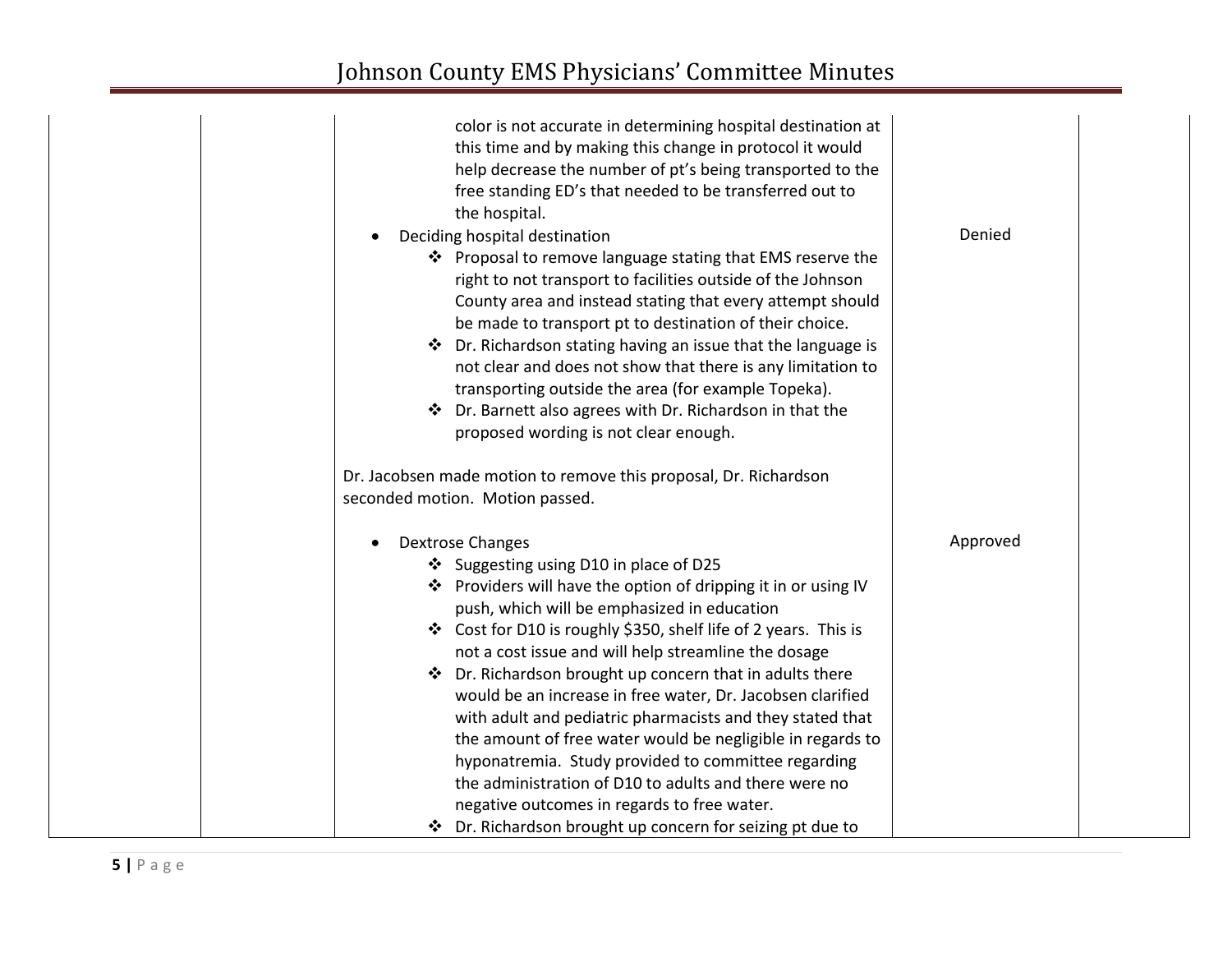| hypoglycemia and if it would take too long for<br>administration. Dr. Jacobsen stated we are looking into<br>getting larger syringes to allow the crew to draw it up and<br>IV push as needed.<br>❖ Dr. Barnett asked if there needed to be wording in the<br>protocol suggesting the need to stop infusion when pt<br>starts to wake up. Dr. Jacobsen clarified that this will be<br>addressed in education. | Approved |  |
|---------------------------------------------------------------------------------------------------------------------------------------------------------------------------------------------------------------------------------------------------------------------------------------------------------------------------------------------------------------------------------------------------------------|----------|--|
| Norephinephrine<br>❖ Proposal to replace Dopamine with Norepinephrine.                                                                                                                                                                                                                                                                                                                                        |          |  |
| ❖ Dr. Fishman asked if there would be a range for titration.                                                                                                                                                                                                                                                                                                                                                  |          |  |
| Dr. Jacobsen stated that titrating without pumps could be                                                                                                                                                                                                                                                                                                                                                     |          |  |
| difficult and this is the same wording that was used for                                                                                                                                                                                                                                                                                                                                                      |          |  |
| dopamine in the past and there has not been any issues.                                                                                                                                                                                                                                                                                                                                                       |          |  |
| ❖ Dr. Fishman also asked if systolic bp of 100 was too high.                                                                                                                                                                                                                                                                                                                                                  |          |  |
| Dr. Richardson proposed having the proposed target.<br>❖                                                                                                                                                                                                                                                                                                                                                      |          |  |
| I-gel adoption                                                                                                                                                                                                                                                                                                                                                                                                |          |  |
| ❖ Proposal to adopt pediatric and adult i-gel supraglottic<br>airways in place of the combitube.                                                                                                                                                                                                                                                                                                              | Approved |  |
| ❖ Results discussed from i-gel field trial                                                                                                                                                                                                                                                                                                                                                                    |          |  |
| Discussed results from i-gel time study. Times were the<br>same.                                                                                                                                                                                                                                                                                                                                              |          |  |
| ❖ I-gel is cheaper than combitube, but due to the increase in<br>i-gel sizes, there will be a net increase in cost                                                                                                                                                                                                                                                                                            |          |  |
| Adoption of QuickTrach                                                                                                                                                                                                                                                                                                                                                                                        | Approved |  |
| ❖ Proposal to adopt pediatric/adult QuickTrach as the<br>percutaneous airway device for the system.                                                                                                                                                                                                                                                                                                           |          |  |
| ❖ Last time percutaneous airway device used was 10 years                                                                                                                                                                                                                                                                                                                                                      |          |  |
| ago.                                                                                                                                                                                                                                                                                                                                                                                                          |          |  |
| ❖ Dr. Richardson asked how we would be training on this                                                                                                                                                                                                                                                                                                                                                       |          |  |
| device. Clarification made that there is a system wide                                                                                                                                                                                                                                                                                                                                                        |          |  |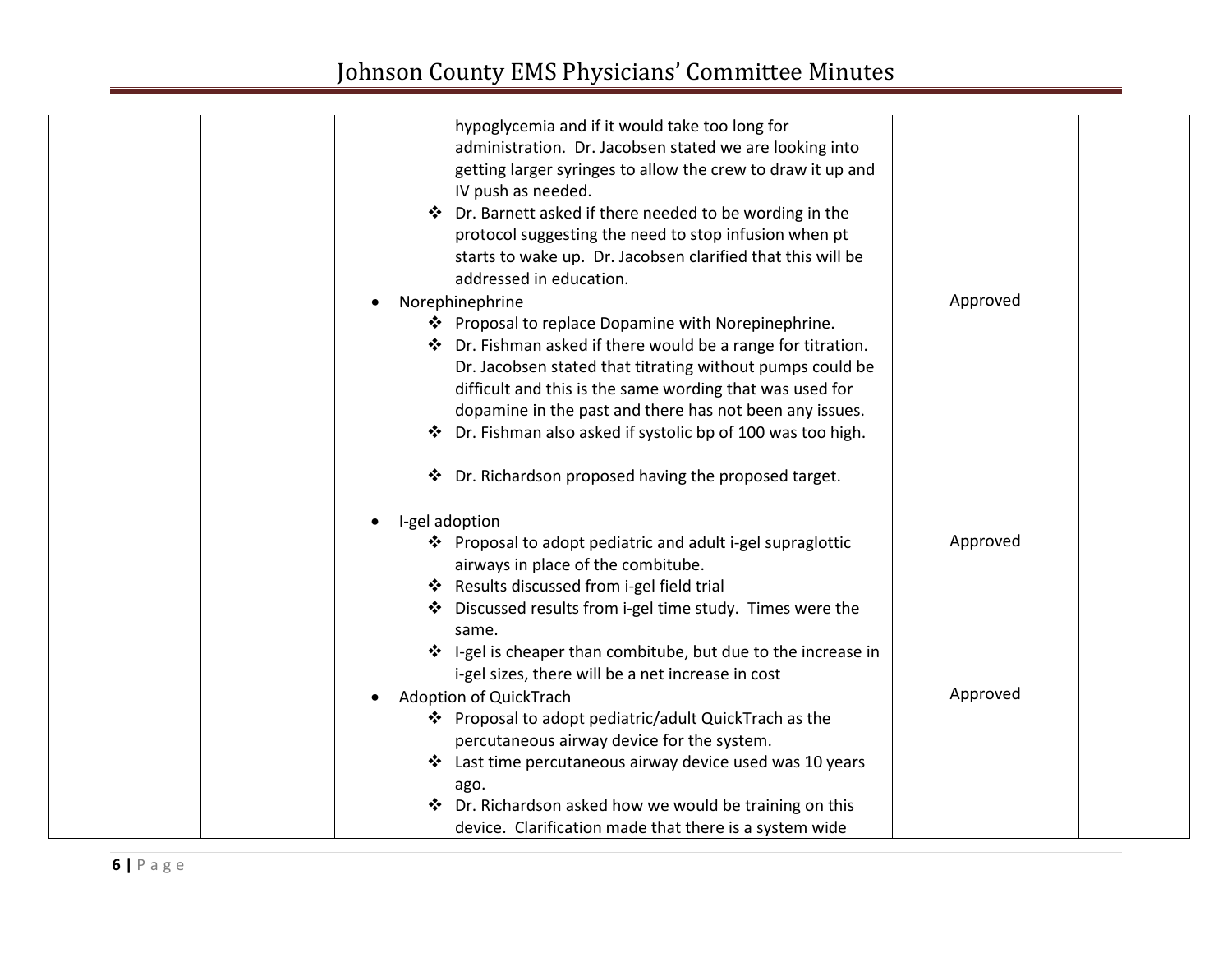|                       | skills and simulation that will cover all new protocol<br>changes.     |          |
|-----------------------|------------------------------------------------------------------------|----------|
|                       |                                                                        | Approved |
| Meconium<br>$\bullet$ |                                                                        |          |
|                       | ❖ Proposal to eliminate meconium aspiration                            |          |
|                       | ❖ No cases of meconium aspiration from 2009-2015                       |          |
| $\bullet$             | Model Treatment Progression for Airway Care                            | Approved |
|                       | ❖ Proposal to a stepwise approach to BVM/SGA initially and             |          |
|                       | endotracheal intubation if those do not work.                          |          |
|                       | ❖ Proposal to minimize endotracheal attempts from TWO to<br>ONE.       |          |
|                       | Discussion around Johnson County EMS System data                       |          |
|                       | around airway care and associative pt outcomes. Pediatric              |          |
|                       | airway outcomes: 20 ped airways with ET attempt, 1                     |          |
|                       | survived with a CPC of 3.                                              |          |
| ❖                     | Dr. Richardson asked if we would need to look in the                   |          |
|                       | future about removing endotracheal intubation due to the               |          |
|                       | low number of cases as well as the decrease in live training           |          |
|                       | opportunities.                                                         |          |
| $\bullet$             | <b>Adult Cardiac Arrest Protocol</b>                                   | Approved |
|                       | ❖ Handout given to Committee of proposed adult Cardiac                 |          |
|                       | arrest protocol flow                                                   |          |
|                       | ❖ Suggestion to begin compressions immediately and begin               |          |
|                       | interposed ventilations every 10 <sup>th</sup> compression with either |          |
|                       | i-gel or OPA/NPA with BVM.                                             |          |
|                       | ❖ Dr. Richardson stated he is worried this may cause an                |          |
|                       | increase in intrathoracic pressure for many patients.                  |          |
| ❖                     | Dr. Jacobsen stated that the saves in our system are                   |          |
|                       | primarily pt's that were shocked early, woke up before we              |          |
|                       | arrived, and were gagging when attempting an airway.                   |          |
| ❖                     | Dr. Barnett suggested having a person designated at the                |          |
|                       | scene to watch the person bagging to help ensure proper                |          |
|                       | rates.                                                                 |          |
|                       | ❖ Dr. Richardson asked if dispatchers would still give                 |          |